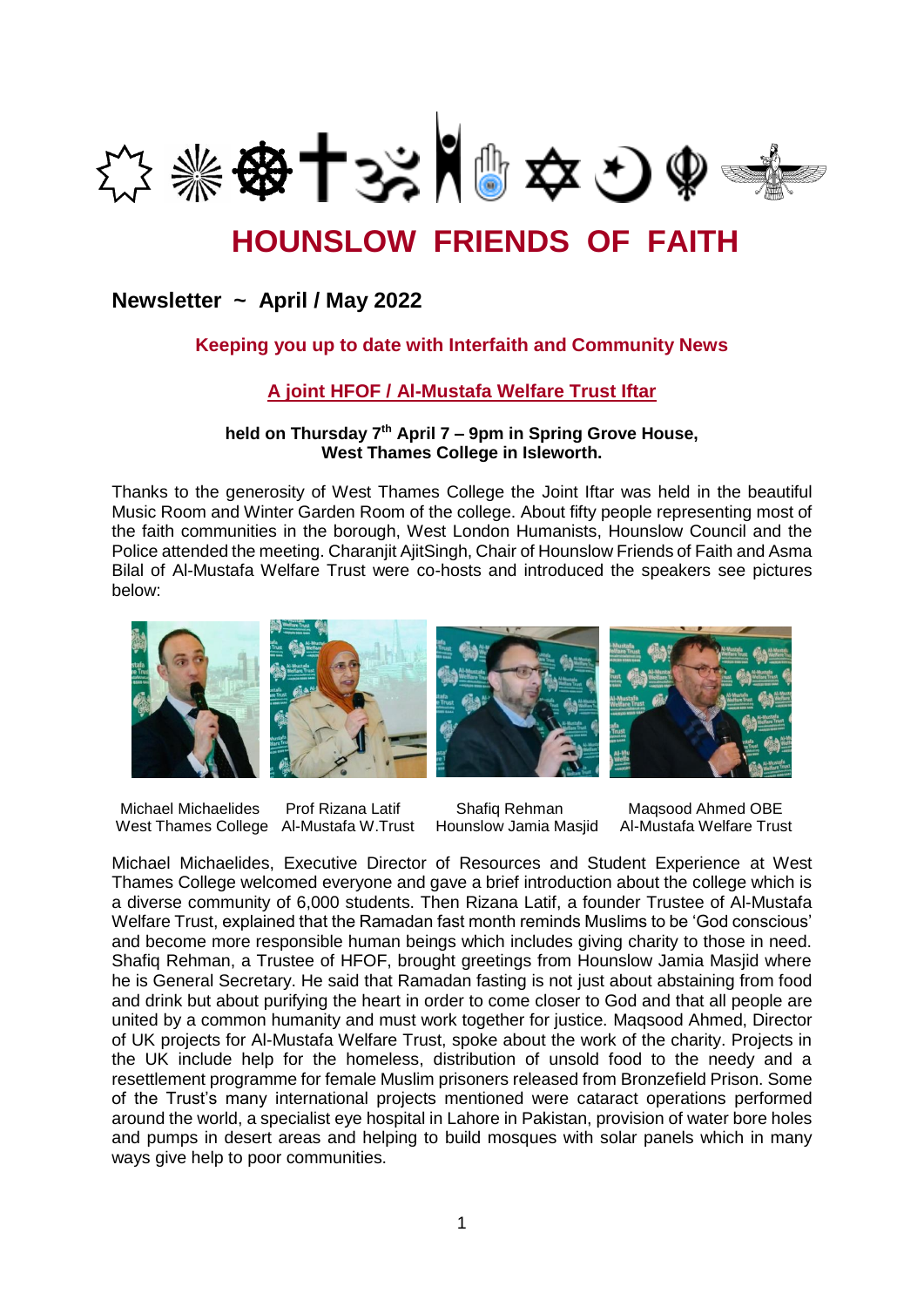At sunset the Muslims present had the opportunity to say prayers in the Banks Room and break their fast. Then everyone enjoyed a delicious plant based meal, courtesy of Al-Mustafa Trust, provided by caterers Cha Cha'z of Feltham.



Iftar Organisers and Caterers in the Winter Garden Room

## **Future HFOF Events and Activities**

As Covid restrictions are easing *Hounslow Friends of Faith* committee is hoping to organise a '**Walk of Peace and Friendship**' this summer.

There are also two **Interfaith Environmental Projects in the planning stage**. Firstly it is hoped some planting will take place outside Hounslow West Underground Station and secondly a sensory garden laid out within Lampton Park. Thanks to those who have already volunteered their help; once the projects get underway they will be contacted. It is hoped the ongoing upkeep of these projects can be truly interfaith.

### **Remembering the many areas of conflict in the world, including in Ukraine, here is a Jain prayer for peace**

Peace and Universal Love is the essence of the Gospel preached by all the Enlightened Ones. The Lord has preached that equanimity is the Dharma. Forgive do I creatures all, and let all creatures forgive me. Unto all have I amity, and unto none enmity. Know that violence is the root cause of all miseries in the world. Violence, in fact, is the knot of bondage. 'Do not injure any living being.' This is the eternal, perennial, and unalterable way of spiritual life. A weapon, howsoever powerful it may be, can always be superseded by a superior one; But no weapon can, however, be superior to nonviolence and love.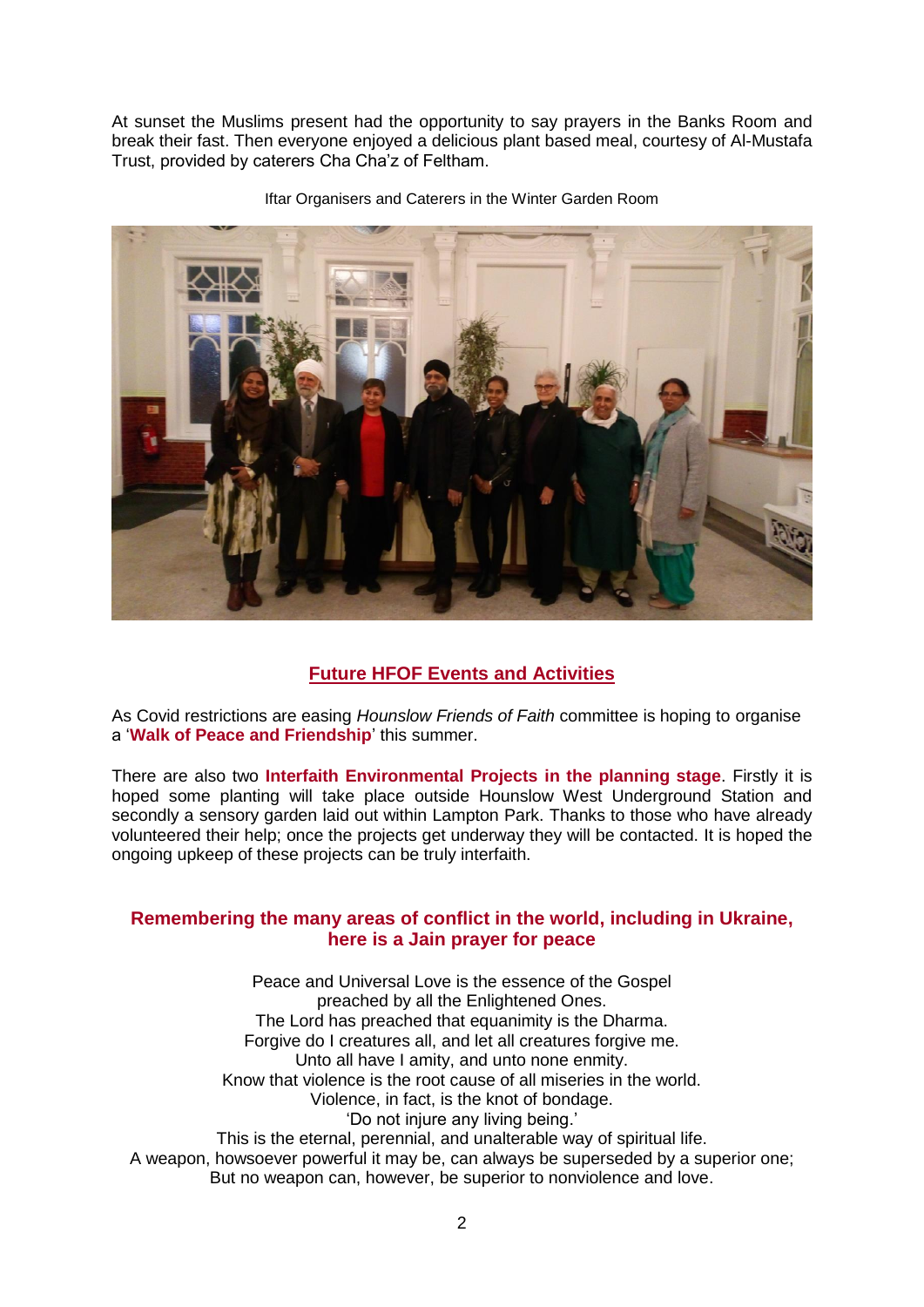### **You are invited to join a Community Iftar at Hounslow Jamia Masjid, Wellington Road, Hounslow, TW4 5HU on Wednesday 20th April at 7.15pm**

**RSVP** to Shafiq Rehman on 07791 802786



## **Klezmer Music Event Sunday 8th May at 3pm**

You are invited to a Klezmer music event at Ealing Liberal Synagogue Lynton Avenue, London, W13 0EB

(klezmer music is derived from and built upon eastern European music in the [Jewish](https://www.britannica.com/topic/Jew-people) tradition)

Ilana Cravitz, an internationally famous *klezmer* violinist and educator, will give an illustrated talk, with both live music and recordings. Bagels and tea will be provided. **Tickets £10**

Free admission for children and students.

To reserve your place, and for further information please email [elsculturalevents@gmail.com](mailto:elsculturalevents@gmail.com)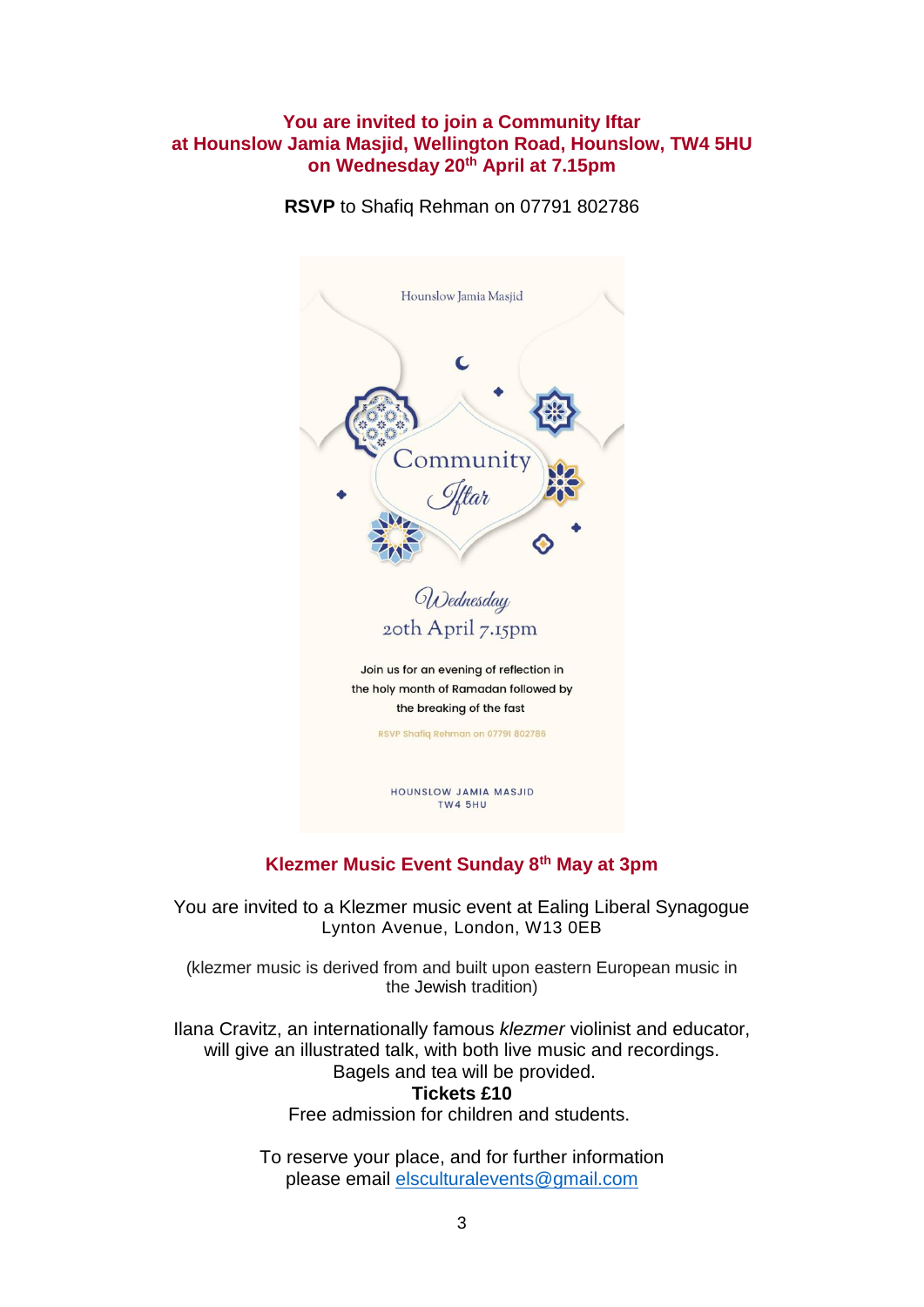## **Advertise your Place of Worship on Hounslow Connect**

**Hounslow Connect** is the Council's new online information, advice and guidance hub and is the digital platform of our new [Community Solutions](https://hounslow.us5.list-manage.com/track/click?u=c836c51effef2936cb32e5ec5&id=915dea243e&e=f898814dc7) approach.

Hounslow Connect brings together information about services provided by Hounslow Council, our voluntary and community groups and our health partners, so that residents can easily find what is right for you, when and where you need it.

You can find Hounslow Connect here: [www.hounslowconnect.com](https://hounslow.us5.list-manage.com/track/click?u=c836c51effef2936cb32e5ec5&id=967c546df5&e=f898814dc7)

We are now inviting our local charities, voluntary and community groups to register onto Hounslow Connect, so everyone can see what you are providing and how to contact you. This is free of charge and you will have your own personalised page on the platform, which you can edit and change whenever you want.

To register on Hounslow Connect please email [hounslowconnect@hounslow.gov.uk](mailto:hounslowconnect@hounslow.gov.uk) and we will quide you through the simple sign-up process.

Remember me

A COVID-19 memorial for all faiths and none

To add a name visit www.rememberme2020.uk

 $X$  S<sup>t</sup> PAUL'S



#### **Many major faiths are celebrating important festivals around the same time this year, a truly holy period ~ blessings and good wishes to all who will be observing days of special significance:**

#### **April**

**2 nd Muslim: Ramadan** month of fasting begins

**2 nd - 10th Hindu: Chaitra Navratri** is a festival dedicated to the worship of Goddess Durga and her nine forms through the nine days.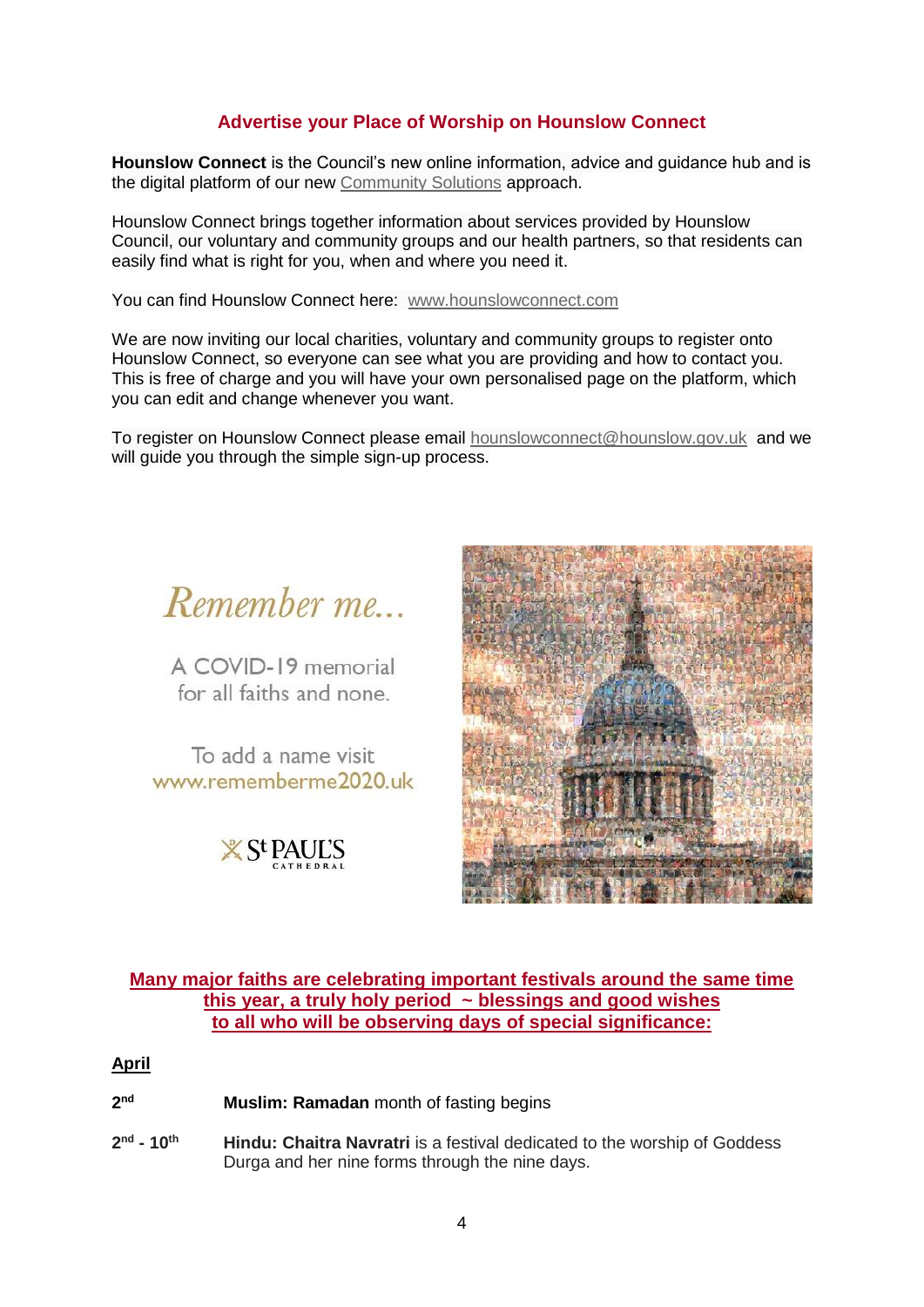**10th Hindu: Rama Navami** - the birthday of Rama, the seventh avatar of Vishnu, is celebrated at noon in the aarti ceremony, performed in front of a doll or of a picture depicting Rama swinging in a cradle.

#### **April**

- **10th – 16th Christian: Holy Week** the most solemn week of the Christian year, in which Christians recall the events of the week in which Jesus was crucified, which happened on what is called Good Friday.
- **13th – 15th Buddhist: Songkran** New Year's Day festival
- **14th Sikh: Vaisakhi/Baisakhi** is a Harvest Festival and New Year celebration. Sikhs remember the founding of the Order of the Khalsa in 1699 by the tenth Guru, Gobind Singh.
- **16th – 17th Hindu: Hanuman Jayanti** This Hindu festival recalls the birth of Lord Rama's supreme devotee, the monkey-headed Hanuman, whose feats figure in the Ramayana epic.
- **16th – 23rd Jewish: Passover / Pesach** An eight day festival when Jews commemorate the Exodus from their slavery in Egypt. The *Seder* meal is held in each family's home at the beginning of the festival, when the story of their deliverance is recounted. *Matzah* (unleavened bread) is eaten throughout the festival.
- **17th Christian:** Easter Day is the most important festival of the Christian year, as it is when Christians celebrate the resurrection of Jesus. Many Easter traditions, such as the giving of chocolate Easter eggs symbolise the gift of new life.
- **20th April Baha'i: Ridvan** Baha'u'llah declared himself the Promised One. The time **-1** Baha'is elect their local, national and international governing bodies.
- **21st Zoroastrian: Adar Mah Parab** celebration of the birthday of fire. Zoroastrians visit the fire temple to give thanks for its warmth and light.
- **21st Hindu: Rama Navami** -the birthday of Rama
- **23rd St Georges Day** Patron saint of England
- **24th Orthodox Christian / Rastafarian: Pascha / Easter**
- **25th Jain: Mahavir Jayanti** The birthday of the last Tirthankara, or great teacher and model of the Jainas.

#### **May**

- **1 st Muslim:** Ramadan ends.
- $2<sub>nd</sub>$ **Muslim: Eid-ul-Fitr** - once the fast of Ramadan has been completed it is a time for making gifts to the poor and families gathering together. The community assembles for Eid prayer and a sermon at its mosques.